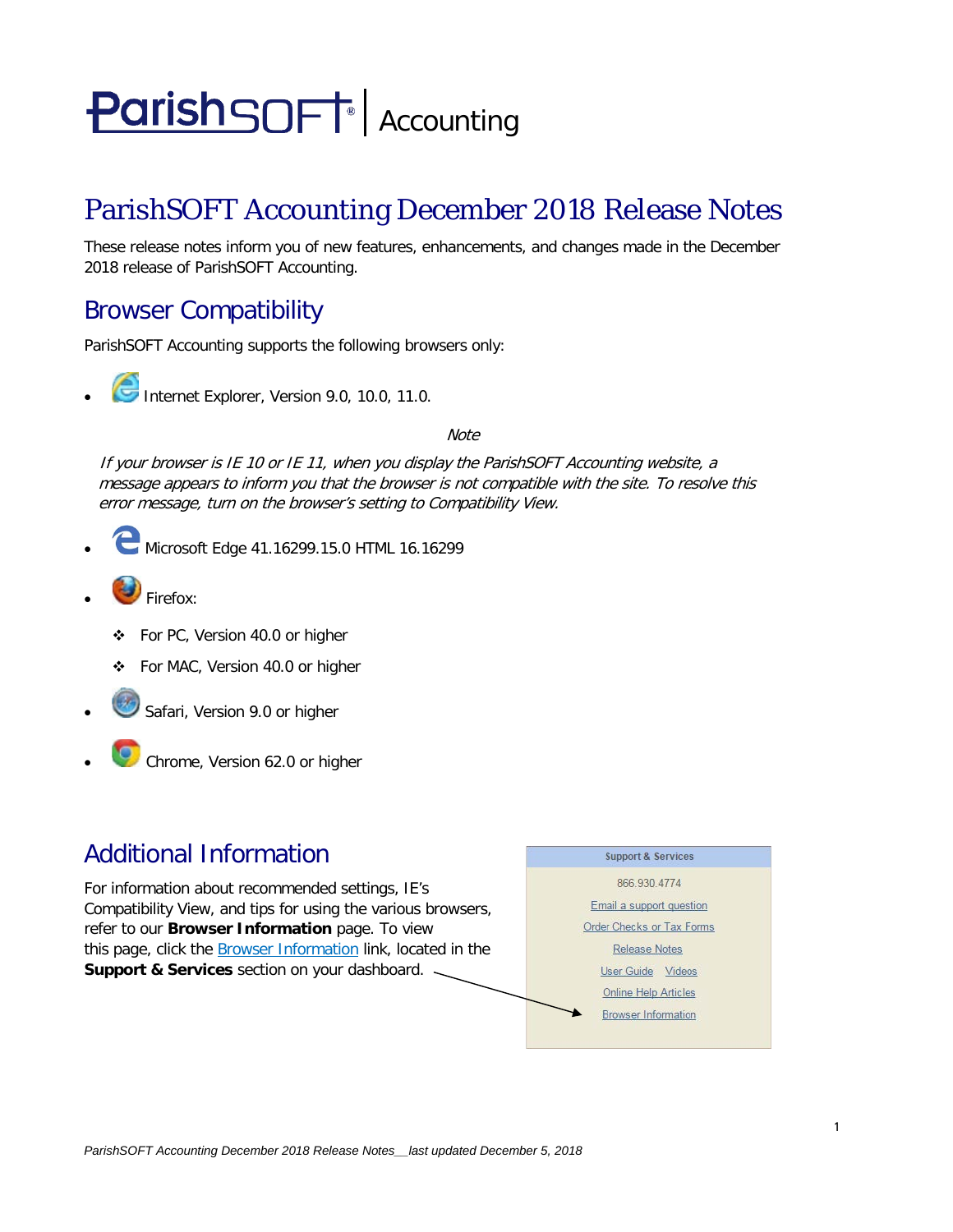# Enhancements and Updates

# **Consolidation Manager** Reports Reports Standard Reports

#### **Current Fiscal Year Option Added to Configuration and Fiscal Year to Date Option Renamed**

In the configuration for each of the reports listed below, we added a new **Date Range** option: **Current Fiscal Year**. We also changed the name of the **Fiscal Year to Date** option to **Current Fiscal Year to Date**.

| $\bigcirc$ Last Month Quarter |                        | <b>Current Fiscal Year</b>            | Last Fiscal Year to Date       | Start Date: | End Date: |
|-------------------------------|------------------------|---------------------------------------|--------------------------------|-------------|-----------|
| This Month Quarter            |                        | Current Fiscal Year to<br><b>Date</b> | <b>Next Fiscal Year</b>        |             |           |
| $\cup$ Next<br>Month          | $\cup$ Next<br>Quarter | <b>Last Fiscal Year</b>               | Custom Date Range<br>Specified |             |           |

The new **Current Fiscal Year** option enables you to all print transactions for the entire current fiscal year. It is useful when you haven't yet run an end-of-month process but want to generate a report that includes transactions entered in a future month. The new option is an improvement over its predecessor, the **Fiscal Year to Date** option, which could not capture future transactions. As a workaround, users had to select the **Custom Date Range Specified** option and then specify the desired date range. With this update, the workaround is no longer necessary.

#### **Statements**

- Consolidated Statement of Activities With Date Range
- Consolidated Change in Balance by Organization
- Consolidated Dedicated Accounts With Date Range
- Consolidated Statement of Activities Columnar Date Selection

#### **Analytic Reports**

Consolidated Checks Exceeding Specified Amount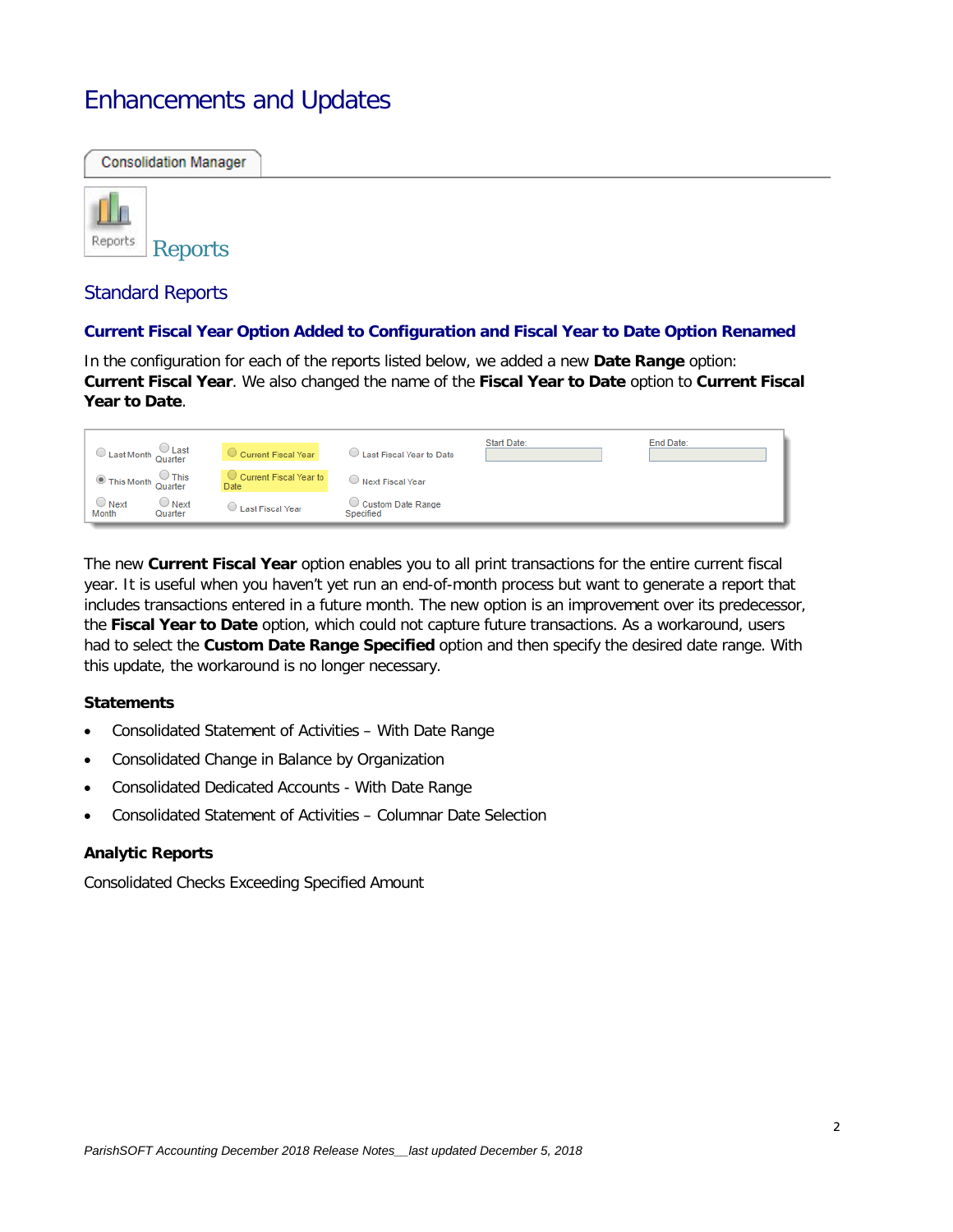

#### Standard Reports

#### **Current Fiscal Year Option Added to Configuration and Fiscal Year to Date Option Renamed**

In the configuration for each of the reports listed below, we added a new **Date Range** option: **Current Fiscal Year**. We also changed the name of the **Fiscal Year to Date** option to **Current Fiscal Year to Date**.



The new **Current Fiscal Year** option enables you to all print transactions for the entire current fiscal year. It is useful when you haven't yet run an end-of-month process but want to generate a report that includes transactions entered in a future month. The new option is an improvement over its predecessor, the **Fiscal**  Year to Date option, which could not capture future transactions. As a workaround, users had to select the **Custom Date Range Specified** option and then specify the desired date range. With this update, the workaround is no longer necessary.

#### **Transactions**

- **Bill List**
- Check Register
- Credit Card Charges
- Deposit Register
- Journal Entry List
- General Ledger
- Trial Balance Report
- Cash Distribution by Entity
- Project Report
- Spoiled Check Register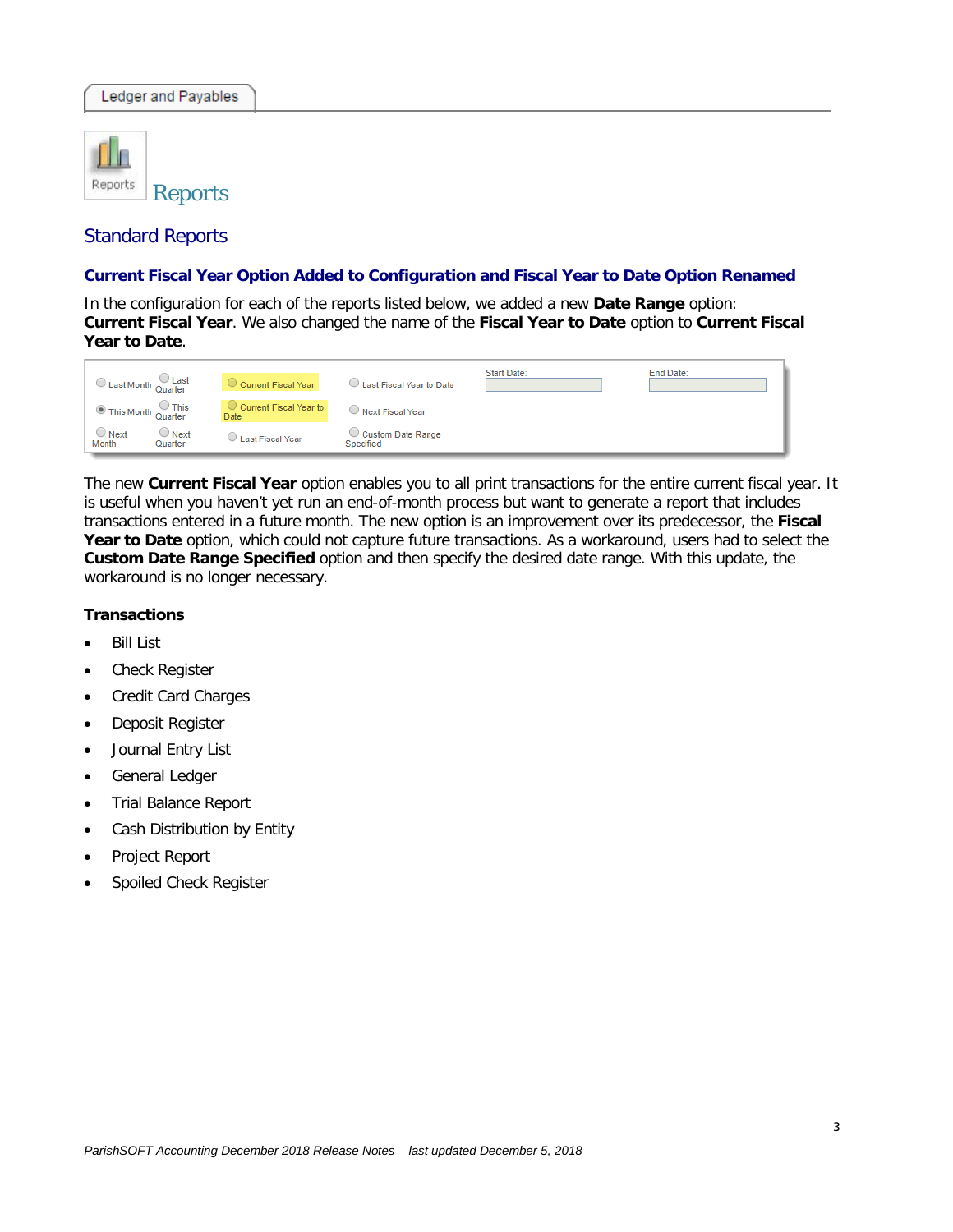#### **Statements**

- Dedicated Accounts
- Statement of Activities With Date Range
- Statement of Activities Columnar Date Selection

#### **Accounts**

- **Account Audit**
- Account Balance
- Primary Bank Account Balance

#### **Vendors**

Vendor Audit

#### **Analytic Reports**

Checks Exceeding Specified Amount

#### **Vendors**

#### **1099 - MISC**

#### **Size Adjustment Made to Box 17 on the 1099 4-Up Blank Paper Form**

On the 1099 4-Up Blank Paper form, we adjusted the size of Box 17 (State/Payer's state no). With this change, Box 17 accepts 15-character state IDs.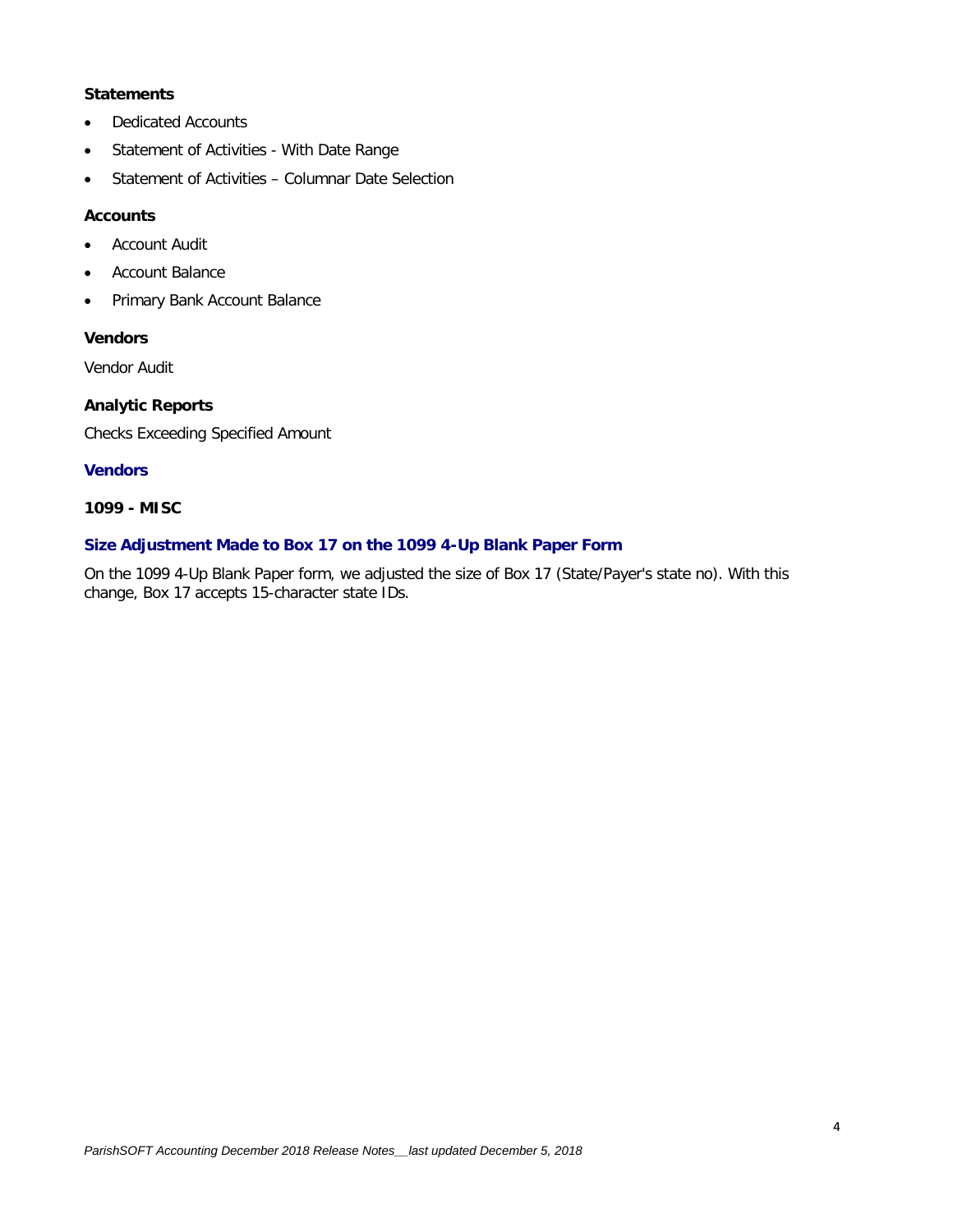Payroll

#### System-Wide

#### Tax Tables for 2019 Calendar Year Updated

This release includes up-to-date tax federal and state tables you can use to prepare tax returns for the 2019 calendar year.



#### 2018 Tax Forms Available

We updated the system, uploaded new forms (W-2, W-3, 944, and 1099-MISC), and tested the process to ensure that users can successfully file tax returns (both electronic and paper) for the 2018 tax season. Be advised that the W-2 and W-3 are the only forms you can currently submit electronically through the ParishSOFT Accounting system.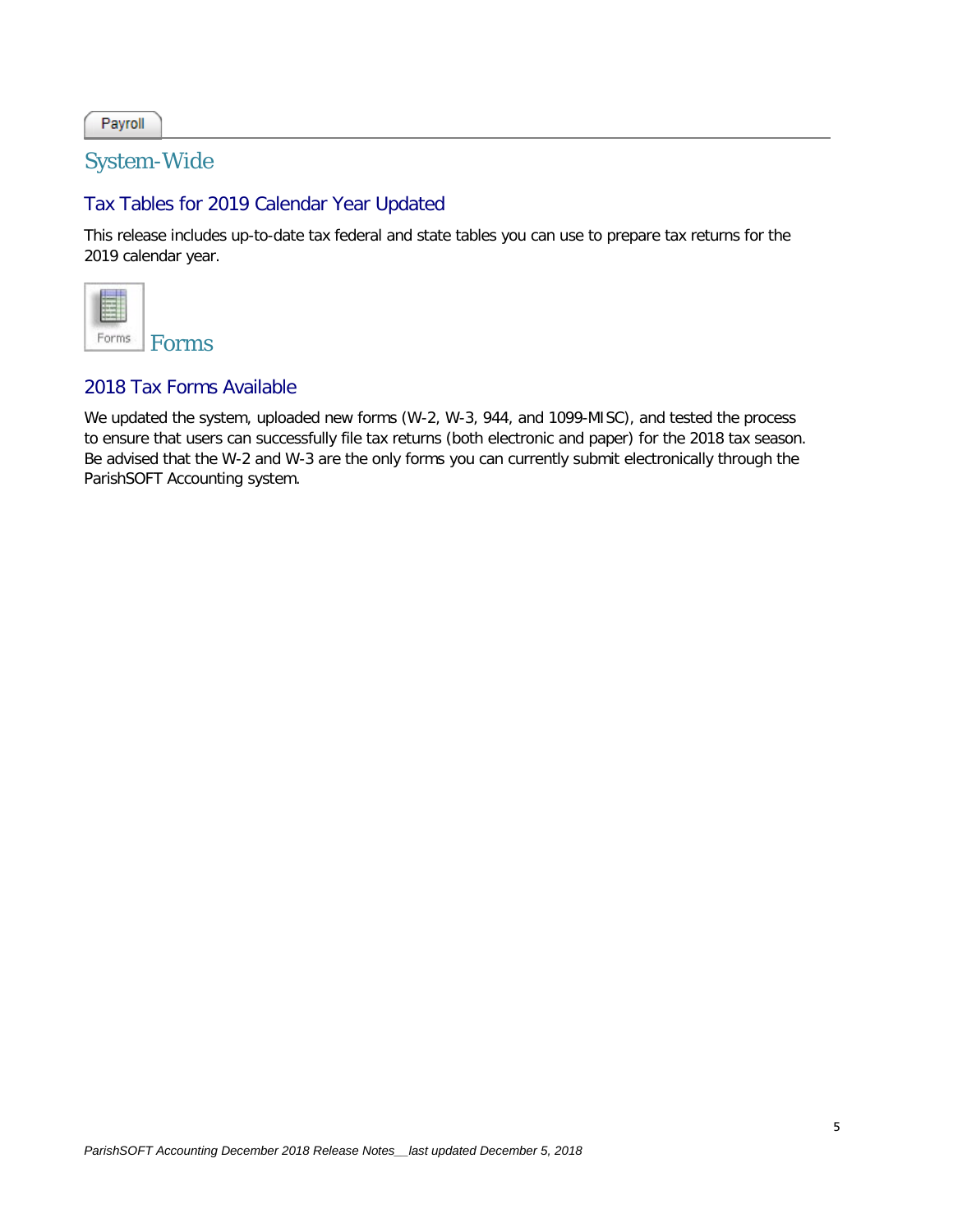**Accounts Receivable** 



#### Standard Reports

#### **Current Fiscal Year Option Added to Configuration and Fiscal Year to Date Option Renamed**

In the configuration for each of the reports listed below, we added a new **Date Range** option: **Current Fiscal Year**. We also changed the name of the **Fiscal Year to Date** option to **Current Fiscal Year to Date**.

| $\bigcirc$ Last Month Quarter                  | Current Fiscal Year            | Last Fiscal Year to Date       | Start Date: | End Date: |
|------------------------------------------------|--------------------------------|--------------------------------|-------------|-----------|
| This Month Quarter                             | Current Fiscal Year to<br>Date | Next Fiscal Year               |             |           |
| $\cup$ Next<br>$\cup$ Next<br>Month<br>Quarter | Last Fiscal Year               | Custom Date Range<br>Specified |             |           |

The new **Current Fiscal Year** option enables you to all print transactions for the entire current fiscal year. It is useful when you haven't yet run an end-of-month process but want to generate a report that includes transactions entered in a future month. The new option is an improvement over its predecessor, the **Fiscal Year to Date** option, which could not capture future transactions. As a workaround, users had to select the **Custom Date Range Specified** option and then specify the desired date range. With this update, the workaround is no longer necessary.

#### **Transactions**

- Invoice List
- Credit Memo List

#### **Customers**

• Customer Statements - Transactions